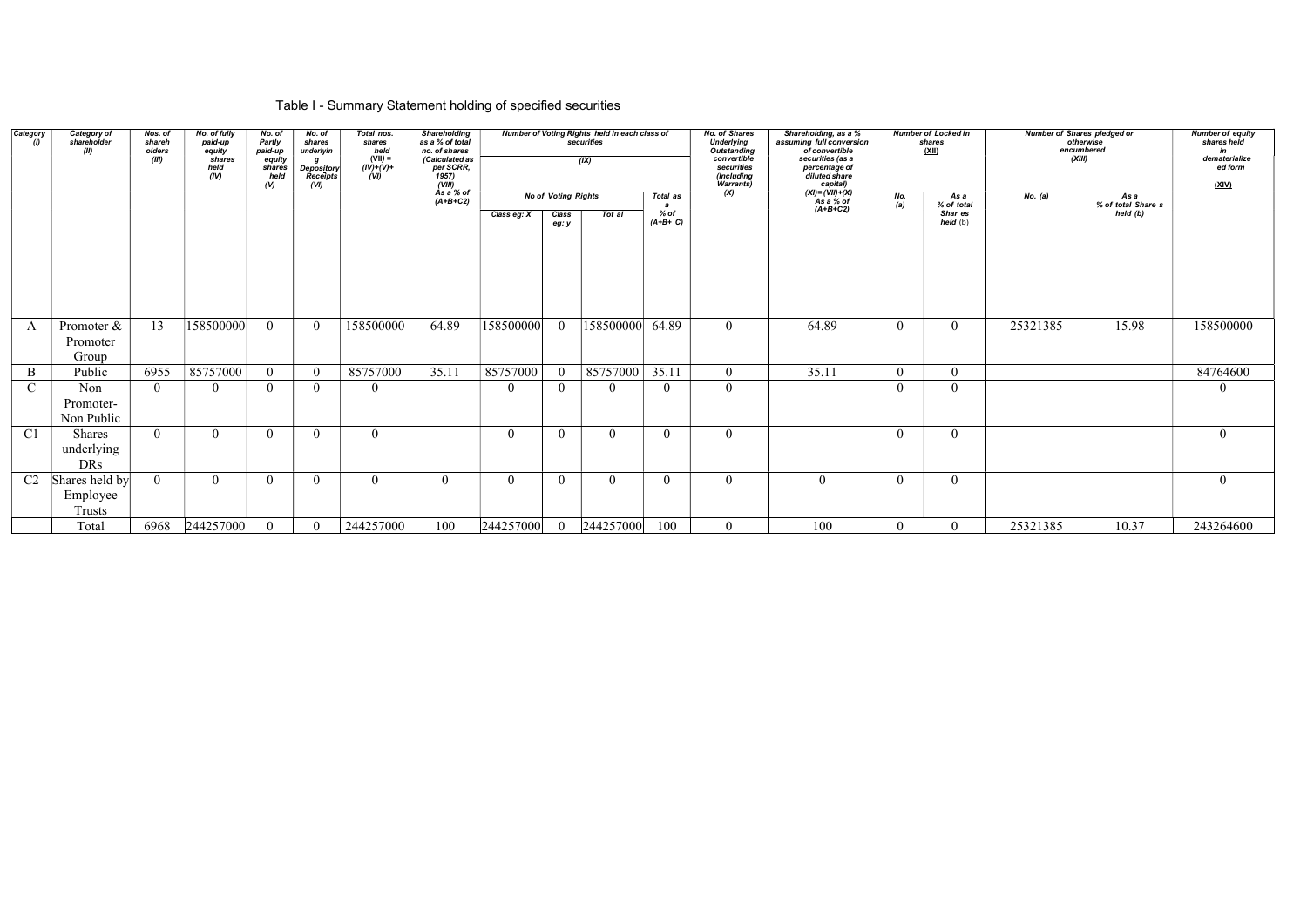#### Table II - Statement showing shareholding pattern of the Promoter and Promoter Group

#### Category & Name of the **Shareholders**  $(1)$ PAN (II) No. of shareh older (III) No. of fully paid up equity share s held  $(IV)$ **Partly** paid-up equity shares held  $(V)$ Nos. of shares underlying Depository **Receipts**  $(VI)$ **Total** nos. shares held (VII = IV+V+VI) **Sharehol** ding % calculate d as per SCRR, 1957 As a % of (A+B+C2) (VIII) Number of Voting Rights held in each class of securities  $(IX)$ No. of **Shares Underlying** Outstanding convertible securities (including Warrants)  $(X)$ **Shareholding** as a  $%$ assuming full conversion of convertible securities ( as a percentage of diluted share capital) (XI) = (VII)+(X) as a % of  $A+B+C2$ No of Voting Rights Total as a % of Total Voting rights  $N<sub>0</sub>$ . (b) Class X Class Y Total 1 Indian 0 0 0 0 0 0 0 0 0 0 0 0 0 0 0 0 0 a Individuals/Hindu undivided Family 3 86500 0 0 86500 0.04 86500 0 86500 0.04 0 0.04 0 0 0 0 86500 VINITA NIKHIL MERCHANT APZPM3319J 1 | 41500 | 0 | 41500 | 0.02 | 41500 | 0.02 | 0 | 0 0.02 | 0 | 0 0 | 0 | 0 | 41500 | 0 | 1300 | 1 BHAVIK NIKHIL MERCHANT APYPM9298M 1 | 41000 | 0 | 0 | 41000 | 0.02 | 41000 | 0.04 | 0.02 | 0 | 0.02 | 0 | 0 | 0 | 0 | 41000 | 0.02 | 0 NIKHIL VASANTLAL MERCHANT AAEPM1722D 1 4000 0 0 4000 0 4000 0 4000 0 0 0 0 0 0 0 4000 b Central Government/ State Government(s) 0 0 0 0 0 0 0 0 0 0 0 0 0 0 0 0 0  $c$  Financial Institutions/ Banks 0 0 0 0 0 0 0 0 0 0 0 0 0 0 0 0 0 d Any Other (specify) 10  $|15841350|$ 0 0 0 15841350  $\theta$ 64.86 15841350 0 0 15841350 0 Bodies Corporate 10 10 15841350  $\theta$  $0 \t 0 \t 15841350$  $\Omega$ 64.88 | 15841350 |  $\theta$  $0$  |15841350| 0 DAVE IMPEX PRIVATE AAACD1314M LIMITED AAACD1314M 1 46030400 0 0 46030400 18.85 46030400 0 46030400 18.85 0 18.85 0 0 25321385 55.01 46030400 SWAN REALTORS PRIVATE LIMITED AAFCS3263D 1 41589000 0 0 0 41589000 17.03 41589000 0 41589000 17.03 0 17.03 0 0 0 0 0 0 41589000 SWAN ENGITECH WORKS PRIVATE LIMITED AAACS6331H 1 38402858 0 0 38402858 15.72 38402858 0 38402858 15.72 0 15.72 0 0 0 0 0 38402858 DAVE LEASING AND HOLDINGS PRIVATE LIMITED AABCD3185F| 1 |7440800| 0 | 0 |7440800| 3.05 |7440800| 0 |7440800| 3.05 | 0 | 3.05 | 0 | 0 | 0 | 0 |7440800 SAHAJANAND SOAPS AND CHEMICALS PVT LTD AACCS7368A 1 6610000 0 0 0 6610000 2.71 6610000 0 6610000 2.71 0 2.71 0 3.71 0 0 0 0 6610000 DHANKALASH TRADECOMM PRIVATE LIMITED AADCD1886F| 1 |4000000| 0 | 0 |4000000| 1.64 |4000000| 0 |4000000| 1.64 | 0 | 1.64 | 0 | 0 | 0 | 0 | 0 |4000000 FORCEFUL VINCOM PRIVATE LIMITED AABCF3799H 1 |4000000 0 0 0 |4000000 1.64 |4000000 0 |4000000 1.64 | 0 | 1.64 | 0 | 0 | 0 | 0 |4000000 BANSHIDHAR TRADERS PRIVATE AADCB8055E 1 |4000000 0 0 0 |4000000 1.64 |4000000 0 |4000000 1.64 | 0 | 1.64 | 0 | 0 | 0 | 0 |4000000

| ٦ |  |  |  |
|---|--|--|--|

| No. of<br><b>Shares</b><br><b>Underlying</b><br><b>Outstanding</b><br>convertible<br>securities | <b>Shareholding</b><br>as a %<br>assuming<br>full<br>conversion<br>of                                                                      |                  | <b>Number of</b><br>shares<br>(XII)    |                  | <b>Number of</b>                         | Number of<br>equity<br>shares held<br>in<br>dematerializ<br>ed form                  |
|-------------------------------------------------------------------------------------------------|--------------------------------------------------------------------------------------------------------------------------------------------|------------------|----------------------------------------|------------------|------------------------------------------|--------------------------------------------------------------------------------------|
| (including<br>Warrants)<br>(X)                                                                  | convertible<br>securities (<br>as a<br>percentage<br>of diluted<br>share<br>capital)<br>$(XI) =$<br>$(VII)+(X)$ as a<br>$%$ of<br>$A+B+C2$ | No. (a)          | As a<br>% of total Shar<br>es held (b) | No. (a)          | As a<br>% of total<br>share sheld<br>(b) | (XIV)                                                                                |
|                                                                                                 | $\boldsymbol{0}$                                                                                                                           | $\boldsymbol{0}$ | $\boldsymbol{0}$                       | $\boldsymbol{0}$ |                                          | $\boldsymbol{0}$                                                                     |
| $\boldsymbol{0}$                                                                                | 0.04                                                                                                                                       | $\boldsymbol{0}$ | $\boldsymbol{0}$                       | $\boldsymbol{0}$ | $\boldsymbol{0}$                         | 86500                                                                                |
| $\boldsymbol{0}$                                                                                | 0.02                                                                                                                                       | $\boldsymbol{0}$ | $\boldsymbol{0}$                       | $\boldsymbol{0}$ | $\boldsymbol{0}$                         | 41500                                                                                |
| $\boldsymbol{0}$                                                                                | 0.02                                                                                                                                       | $\boldsymbol{0}$ | $\boldsymbol{0}$                       | $\overline{0}$   | $\boldsymbol{0}$                         | 41000                                                                                |
| $\boldsymbol{0}$                                                                                | $\boldsymbol{0}$                                                                                                                           | $\boldsymbol{0}$ | $\mathbf{0}$                           | $\boldsymbol{0}$ | $\boldsymbol{0}$                         | 4000                                                                                 |
| $\boldsymbol{0}$                                                                                | $\mathbf{0}$                                                                                                                               | $\boldsymbol{0}$ | $\boldsymbol{0}$                       | $\boldsymbol{0}$ | $\boldsymbol{0}$                         | $\boldsymbol{0}$                                                                     |
| $\boldsymbol{0}$                                                                                | $\boldsymbol{0}$                                                                                                                           | $\boldsymbol{0}$ | $\boldsymbol{0}$                       | $\boldsymbol{0}$ | $\boldsymbol{0}$                         | $\boldsymbol{0}$                                                                     |
| $\boldsymbol{0}$                                                                                | 64.86                                                                                                                                      | $\boldsymbol{0}$ | $\mathbf{0}$                           | 25321385         | 15.98                                    | 15841350<br>$\boldsymbol{0}$                                                         |
| $\boldsymbol{0}$                                                                                | 64.88                                                                                                                                      | $\boldsymbol{0}$ | $\boldsymbol{0}$                       | 25321385         | 55.01                                    | 15841350<br>$\boldsymbol{0}$                                                         |
| $\boldsymbol{0}$                                                                                | 18.85                                                                                                                                      | $\boldsymbol{0}$ | $\boldsymbol{0}$                       | 25321385         | 55.01                                    | 46030400                                                                             |
| $\boldsymbol{0}$                                                                                | 17.03                                                                                                                                      | $\boldsymbol{0}$ | $\boldsymbol{0}$                       | $\boldsymbol{0}$ | $\boldsymbol{0}$                         | 41589000                                                                             |
| $\boldsymbol{0}$                                                                                | 15.72                                                                                                                                      | $\boldsymbol{0}$ | $\boldsymbol{0}$                       | $\boldsymbol{0}$ | $\boldsymbol{0}$                         | 38402858                                                                             |
| $\overline{0}$                                                                                  | 3.05                                                                                                                                       | $\boldsymbol{0}$ | $\boldsymbol{0}$                       | $\mathbf{0}$     | $\boldsymbol{0}$                         | 7440800                                                                              |
| $\boldsymbol{0}$                                                                                | 2.71                                                                                                                                       | $\boldsymbol{0}$ | $\boldsymbol{0}$                       | $\boldsymbol{0}$ | $\boldsymbol{0}$                         | 6610000                                                                              |
| $\boldsymbol{0}$                                                                                | 1.64                                                                                                                                       | $\boldsymbol{0}$ | $\boldsymbol{0}$                       | $\boldsymbol{0}$ | $\boldsymbol{0}$                         | 4000000                                                                              |
| $\boldsymbol{0}$                                                                                | 1.64                                                                                                                                       | $\boldsymbol{0}$ | $\boldsymbol{0}$                       | $\boldsymbol{0}$ | $\boldsymbol{0}$                         | 4000000                                                                              |
| $\boldsymbol{0}$                                                                                | 1.64                                                                                                                                       | $\boldsymbol{0}$ | $\boldsymbol{0}$                       | $\boldsymbol{0}$ | $\boldsymbol{0}$                         | 4000000                                                                              |
|                                                                                                 | $\boldsymbol{0}$                                                                                                                           |                  |                                        | Locked in        |                                          | <b>Shares</b><br>pledged or<br>otherwise<br>encumbered<br>(XIII)<br>$\boldsymbol{0}$ |

LIMITED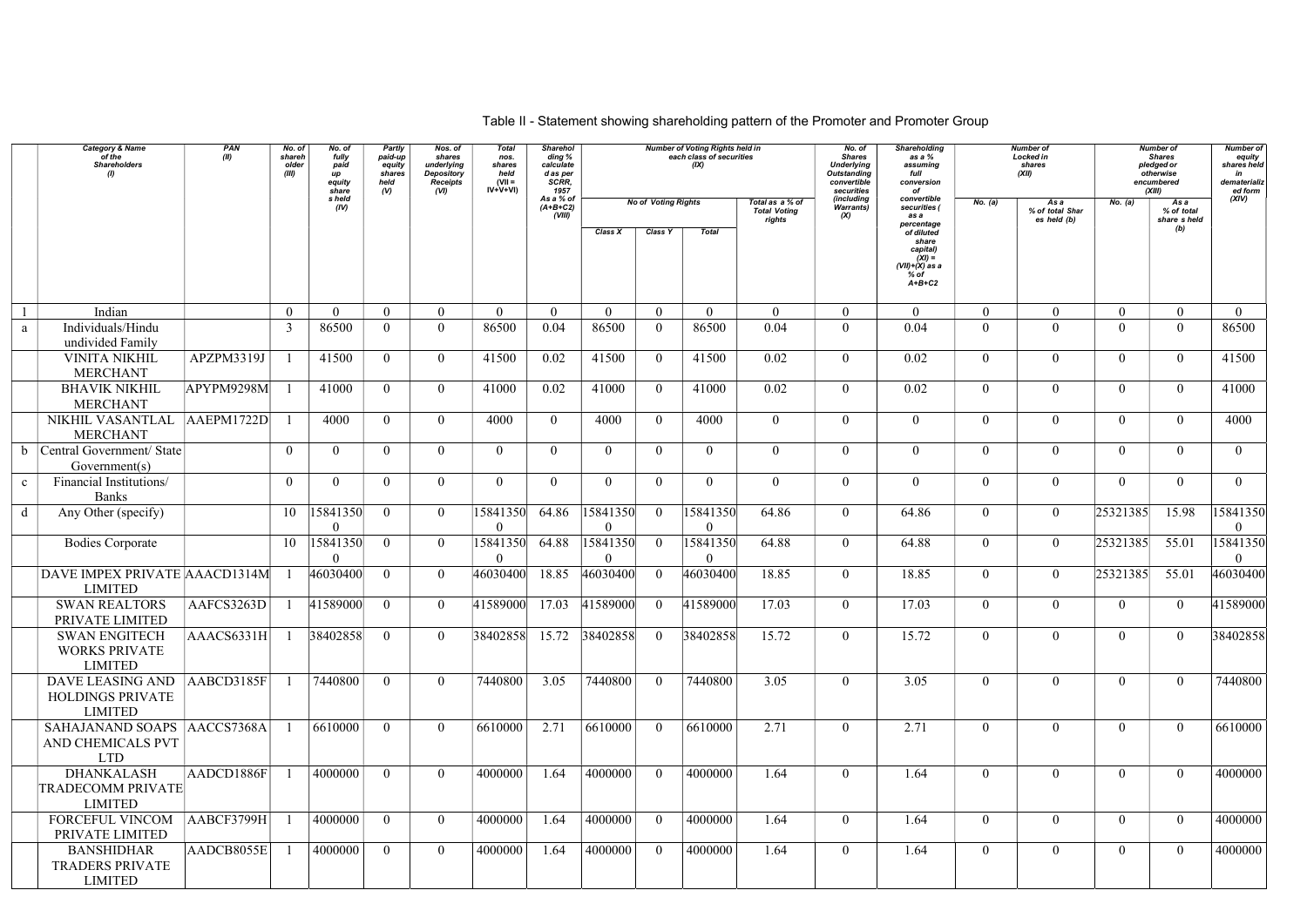|   | <b>INDERLOK</b><br><b>DEALCOMM PRIVATE</b> | AACCI1061N |                | 4000000  |          | 4000000        | 1.64           | 4000000        |                | 4000000  | 1.64           | $\Omega$       | 1.64           | $\theta$       |                | 0                |       | 4000000  |
|---|--------------------------------------------|------------|----------------|----------|----------|----------------|----------------|----------------|----------------|----------|----------------|----------------|----------------|----------------|----------------|------------------|-------|----------|
|   | LIMITED                                    |            |                |          |          |                |                |                |                |          |                |                |                |                |                |                  |       |          |
|   | SWAN                                       | AAECS4774Q |                | 2340442  |          | 2340442        | 0.96           | 2340442        | $\overline{0}$ | 2340442  | 0.96           | $\overline{0}$ | 0.96           | $\overline{0}$ | $\theta$       | $\boldsymbol{0}$ |       | 2340442  |
|   | <b>INTERNATIONAL</b>                       |            |                |          |          |                |                |                |                |          |                |                |                |                |                |                  |       |          |
|   | <b>LIMITED</b>                             |            |                |          |          |                |                |                |                |          |                |                |                |                |                |                  |       |          |
|   | Sub-Total $(A)(1)$                         |            | 13             | 15850000 |          | 15850000       | 64.89          | 15850000       | $\overline{0}$ | 15850000 | 64.89          | $\theta$       | 64.89          | $\overline{0}$ | $\overline{0}$ | 25321385         | 15.98 | 15850000 |
|   |                                            |            |                |          |          | $\Omega$       |                | $\Omega$       |                |          |                |                |                |                |                |                  |       |          |
|   | Foreign                                    |            | $\overline{0}$ |          |          | $\theta$       | $\overline{0}$ | $\theta$       |                |          | $\overline{0}$ | $\theta$       |                | $\overline{0}$ |                | $\mathbf{0}$     |       |          |
|   | Individuals (Non-Resident                  |            | $\theta$       |          |          |                | $\overline{0}$ | $\overline{0}$ | $\Omega$       | $\Omega$ | $\overline{0}$ | $\overline{0}$ |                | $\overline{0}$ | $\overline{0}$ | $\boldsymbol{0}$ |       |          |
|   | Individuals/Foreign                        |            |                |          |          |                |                |                |                |          |                |                |                |                |                |                  |       |          |
|   | Individuals)                               |            |                |          |          |                |                |                |                |          |                |                |                |                |                |                  |       |          |
|   | Government                                 |            | $\theta$       |          |          | $\Omega$       | $\theta$       | $\Omega$       | $\Omega$       |          | $\theta$       | $\Omega$       |                | $\Omega$       | $\Omega$       | $\theta$         |       |          |
|   | Institutions                               |            | $\overline{0}$ |          | - 0      | $\theta$       | $\overline{0}$ | $\theta$       | $\Omega$       |          | $\overline{0}$ | $\theta$       | $\theta$       | $\overline{0}$ | $\overline{0}$ | $\overline{0}$   |       |          |
|   | Foreign Portfolio Investor                 |            | $\overline{0}$ |          | $\theta$ | $\overline{0}$ | $\overline{0}$ | $\overline{0}$ | $\Omega$       |          | $\overline{0}$ | $\overline{0}$ | $\overline{0}$ | $\overline{0}$ | $\overline{0}$ | $\overline{0}$   |       |          |
| e | Any Other (specify)                        |            | $\overline{0}$ |          |          | $\Omega$       | $\overline{0}$ | $\theta$       |                |          | $\overline{0}$ | $\theta$       |                | $\overline{0}$ | $\theta$       | $\boldsymbol{0}$ |       |          |
|   | Sub-Total $(A)(2)$                         |            | $\theta$       |          |          |                | $\theta$       | $\Omega$       |                |          | $\Omega$       | $\theta$       |                | $\overline{0}$ | $\overline{0}$ | $\theta$         |       |          |
|   | Total Shareholding of                      |            | 13             | 15850000 |          | 15850000       | 64.89          | 15850000       |                | 15850000 | 64.89          | $\overline{0}$ | 64.89          | $\overline{0}$ | $\overline{0}$ | 25321385         | 15.98 | 15850000 |
|   | Promoter and Promoter                      |            |                |          |          |                |                | $\Omega$       |                |          |                |                |                |                |                |                  |       |          |
|   | Group $(A)=(A)(1)+(A)(2)$                  |            |                |          |          |                |                |                |                |          |                |                |                |                |                |                  |       |          |

# Table III - Statement showing shareholding pattern of the Public shareholder

| <b>Category &amp; Name</b><br>of the<br><b>Shareholders</b><br>(1) |                                                        | PAN(II)    | Nos.<br>of<br>shar<br>eh<br>olde<br>$r$ (III) | No. of fully<br>paid up<br>equity share<br>s held (IV) | Partl<br>paid-<br>иp<br>equi    | Nos. of<br>shares<br>underlying<br>Depository<br>Receipts | Total nos.<br>shares held<br>$VII =$<br><u>IV+V+VI</u> | Sharehol ding %<br>calculate d as<br>per SCRR, 1957<br>As a % of<br>$(A+B+C2)$ VIII |          |                | Number of Voting Rights held in each class of<br>securities<br>(IX) |                                                     | No. of Shares<br><b>Underlying</b><br><b>Outstanding</b><br>convertible<br>securities | Total shareholdin g<br>as a % assuming full<br>conversion of<br>convertible<br>securities (as a |                | <b>Number of Locked in shares</b><br>(XII) |                                | Number of Shares pledged or<br>otherwise encumbered (XIII) | <b>Number of</b><br>equity shares<br>held in<br>dematerializ ed<br>form (XIV) |
|--------------------------------------------------------------------|--------------------------------------------------------|------------|-----------------------------------------------|--------------------------------------------------------|---------------------------------|-----------------------------------------------------------|--------------------------------------------------------|-------------------------------------------------------------------------------------|----------|----------------|---------------------------------------------------------------------|-----------------------------------------------------|---------------------------------------------------------------------------------------|-------------------------------------------------------------------------------------------------|----------------|--------------------------------------------|--------------------------------|------------------------------------------------------------|-------------------------------------------------------------------------------|
|                                                                    |                                                        |            |                                               |                                                        | tv<br>shar<br>es<br>held<br>(V) | (VI)                                                      |                                                        |                                                                                     | Class X  | Class<br>v     | <b>No of Voting Rights</b><br>Tot al                                | Total as a %<br>of Total<br><b>Voting</b><br>rights | (including<br>Warrants) (X)                                                           | percentage of<br>diluted share<br>capital)<br>(XI)                                              | <b>No.</b> (a) | As a<br>% of total Shar<br>es held (b)     | No.<br>(Not applicable)<br>(a) | Asa<br>% of total share<br>s held (Not applic<br>able) (b) |                                                                               |
|                                                                    | Institutions                                           |            | $\overline{0}$                                | $\Omega$                                               | $\theta$                        | $\Omega$                                                  | $\theta$                                               | 0                                                                                   | $\Omega$ | $\overline{0}$ | $\theta$                                                            | $\Omega$                                            | $\theta$                                                                              | $\theta$                                                                                        | $\Omega$       |                                            |                                |                                                            | $\Omega$                                                                      |
| a                                                                  | Mutual<br>Funds/                                       |            | $\overline{3}$                                | 20388                                                  | $\theta$                        | $\Omega$                                                  | 20388                                                  | 0.01                                                                                | 20388    | $\overline{0}$ | 20388                                                               | 0.01                                                | $\overline{0}$                                                                        | 0.01                                                                                            | $\overline{0}$ | $\overline{0}$<br>$\theta$                 |                                |                                                            | 20388                                                                         |
| $\mathbf b$                                                        | Venture<br>Capital Funds                               |            | $\overline{0}$                                | $\overline{0}$                                         | $\overline{0}$                  | $\Omega$                                                  | $\mathbf{0}$                                           | $\mathbf{0}$                                                                        | $\Omega$ | $\overline{0}$ | $\theta$                                                            | $\overline{0}$                                      | $\overline{0}$                                                                        | $\theta$                                                                                        | $\overline{0}$ | $\overline{0}$                             |                                |                                                            | $\overline{0}$                                                                |
| $\mathbf{c}$                                                       | Alternate<br>Investment<br>Funds                       |            | $\theta$                                      | $\theta$                                               | $\Omega$                        | $\Omega$                                                  | $\theta$                                               | 0                                                                                   | $\Omega$ | $\Omega$       | $\Omega$                                                            | $\Omega$                                            | $\theta$                                                                              | $\Omega$                                                                                        | $\theta$       | $\overline{0}$                             |                                |                                                            | $\theta$                                                                      |
| $\mathbf d$                                                        | Foreign<br>Venture<br>Capital<br>Investors             |            | $\overline{0}$                                | $\theta$                                               | $\Omega$                        | $\Omega$                                                  | $\theta$                                               | $\Omega$                                                                            | $\Omega$ | $\overline{0}$ | $\Omega$                                                            | $\theta$                                            | $\Omega$                                                                              | $\theta$                                                                                        | $\overline{0}$ | $\overline{0}$                             |                                |                                                            | $\overline{0}$                                                                |
| $\mathbf{e}$                                                       | Foreign<br>Portfolio<br>Investors                      |            | 9                                             | 19933927                                               | $\theta$                        | $\Omega$                                                  | 19933927                                               | 8.16                                                                                | 1993392  | $\Omega$       | 19933927                                                            | 8.16                                                | $\overline{0}$                                                                        | 8.16                                                                                            | $\theta$       | $\overline{0}$                             |                                |                                                            | 19933927                                                                      |
|                                                                    | ARES<br><b>DIVERSIFIE</b><br>D                         | AAHCA2144B |                                               | 8070790                                                | $\theta$                        | $\Omega$                                                  | 8070790                                                | 3.3                                                                                 | 8070790  | $\overline{0}$ | 8070790                                                             | 3.3                                                 | $\theta$                                                                              | 3.3                                                                                             | $\mathbf{0}$   | $\overline{0}$                             |                                |                                                            | 8070790                                                                       |
|                                                                    | <b>ALBULA</b><br><b>INVESTMEN</b><br><b>T FUND LTD</b> | AAHCA3597Q |                                               | 5060765                                                | $\overline{0}$                  | $\Omega$                                                  | 5060765                                                | 2.07                                                                                | 5060765  | $\theta$       | 5060765                                                             | 2.07                                                | $\overline{0}$                                                                        | 2.07                                                                                            | $\overline{0}$ | $\theta$                                   |                                |                                                            | 5060765                                                                       |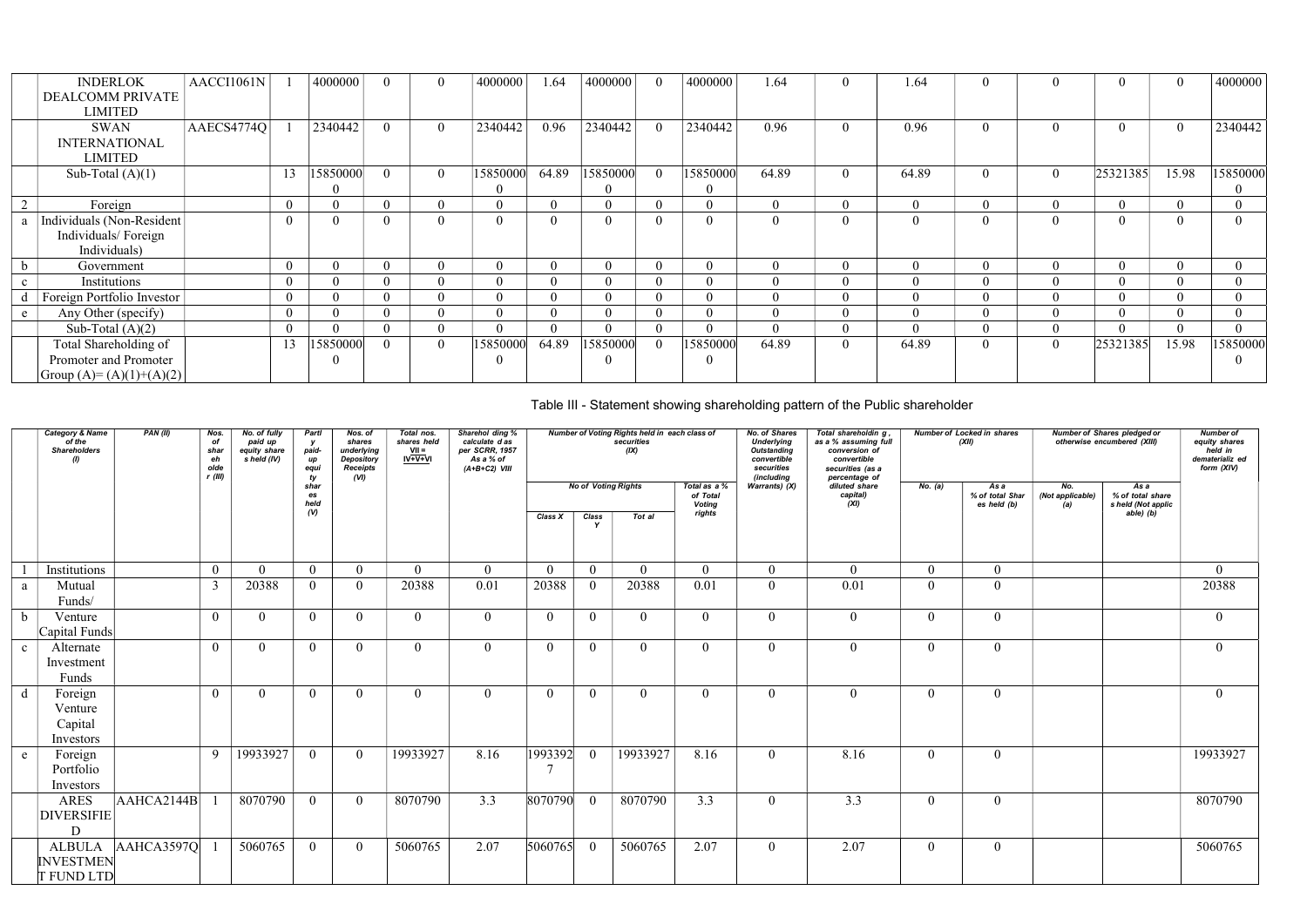| <b>HYPNOS</b><br><b>FUND</b><br><b>LIMITED</b>                                                                                | $ $ AACCH6785N $ $   |                 | 3543108        | $\overline{0}$ | $\overline{0}$ | 3543108          | 1.45             | 3543108          | $\bf{0}$         | 3543108          | 1.45             | $\overline{0}$   | 1.45             | $\overline{0}$   | $\mathbf{0}$   | 3543108        |
|-------------------------------------------------------------------------------------------------------------------------------|----------------------|-----------------|----------------|----------------|----------------|------------------|------------------|------------------|------------------|------------------|------------------|------------------|------------------|------------------|----------------|----------------|
| <b>STRATEGY</b><br><b>FUND LTD</b>                                                                                            | EOS MULTI AADCE0686N |                 | 2905401        | $\overline{0}$ | $\overline{0}$ | 2905401          | 1.19             | 2905401          | $\overline{0}$   | 2905401          | 1.19             | $\overline{0}$   | 1.19             | $\overline{0}$   | $\overline{0}$ | 2905401        |
| Financial<br>Institutions/<br><b>Banks</b>                                                                                    |                      | $7\phantom{.0}$ | 106504         | $\overline{0}$ | $\overline{0}$ | 106504           | 0.04             | 106504           | $\overline{0}$   | 106504           | 0.04             | $\overline{0}$   | 0.04             | $\overline{0}$   | $\overline{0}$ | 6004           |
| Insurance<br>g<br>Companies                                                                                                   |                      |                 | 8583094        | $\overline{0}$ | $\mathbf{0}$   | 8583094          | 3.51             | 8583094          | $\bf{0}$         | 8583094          | 3.51             | $\overline{0}$   | 3.51             | $\overline{0}$   | $\overline{0}$ | 8583094        |
| LIFE<br><b>INSURANCE</b><br>CORPORATI<br>ON OF<br><b>INDIA</b>                                                                | $AACL0582H$ 1        |                 | 8583094        | $\overline{0}$ | $\overline{0}$ | 8583094          | 3.51             | 8583094          | $\overline{0}$   | 8583094          | 3.51             | $\overline{0}$   | 3.51             | $\overline{0}$   | $\overline{0}$ | 8583094        |
| Provident<br>$\mathbf{h}$<br>Funds/<br>Pension<br>Funds                                                                       |                      | $\overline{0}$  | $\overline{0}$ | $\overline{0}$ | $\theta$       | $\overline{0}$   | $\overline{0}$   | $\overline{0}$   | $\bf{0}$         | $\overline{0}$   | $\overline{0}$   | $\overline{0}$   | $\overline{0}$   | $\overline{0}$   | $\overline{0}$ | $\overline{0}$ |
| Any Other<br>(specify)                                                                                                        |                      | $\overline{0}$  | $\overline{0}$ | $\overline{0}$ | $\overline{0}$ | $\overline{0}$   | $\overline{0}$   | $\overline{0}$   | $\overline{0}$   | $\overline{0}$   | $\mathbf{0}$     | $\mathbf{0}$     | $\overline{0}$   | $\overline{0}$   | $\overline{0}$ | $\overline{0}$ |
| Sub-Total<br>(B)(1)                                                                                                           |                      | 20              | 28643913       | $\overline{0}$ | $\theta$       | 28643913         | 11.73            | 2864391<br>3     | $\theta$         | 28643913         | 11.73            | $\overline{0}$   | 11.73            | $\overline{0}$   | $\overline{0}$ | 28543413       |
| $\overline{2}$<br>Central<br>Government/<br>State                                                                             |                      | $\overline{0}$  | $\overline{0}$ | $\overline{0}$ | $\overline{0}$ | $\overline{0}$   | $\overline{0}$   | $\overline{0}$   | $\bf{0}$         | $\overline{0}$   | $\overline{0}$   | $\overline{0}$   | $\overline{0}$   | $\overline{0}$   | $\overline{0}$ | $\overline{0}$ |
| Government(s)<br>$)/$ President of<br>India                                                                                   |                      |                 |                |                |                |                  |                  |                  |                  |                  |                  |                  |                  |                  |                |                |
| Sub-Total<br>(B)(2)                                                                                                           |                      | $\overline{0}$  | $\overline{0}$ | $\overline{0}$ | $\overline{0}$ | $\overline{0}$   | $\overline{0}$   | $\overline{0}$   | $\overline{0}$   | $\overline{0}$   | $\mathbf{0}$     | $\overline{0}$   | $\overline{0}$   | $\overline{0}$   | $\overline{0}$ | $\overline{0}$ |
| Non-<br>3<br>institutions                                                                                                     |                      | $\overline{0}$  | $\overline{0}$ | $\mathbf{0}$   | $\theta$       | $\boldsymbol{0}$ | $\boldsymbol{0}$ | $\boldsymbol{0}$ | $\boldsymbol{0}$ | $\boldsymbol{0}$ | $\boldsymbol{0}$ | $\boldsymbol{0}$ | $\boldsymbol{0}$ | $\boldsymbol{0}$ | $\mathbf{0}$   | $\overline{0}$ |
| Individuals -<br>a                                                                                                            |                      | 6525            | 4857977        | $\overline{0}$ | $\overline{0}$ | 4857977          | 1.99             | 4857977          | $\overline{0}$   | 4857977          | 1.99             | $\overline{0}$   | 1.99             | $\overline{0}$   | $\overline{0}$ | 4093577        |
| Individual<br>shareholders<br>holding<br>nominal share<br>capital up to<br>Rs. 2 lakhs.                                       |                      | 6525            | 4857977        | $\overline{0}$ | $\overline{0}$ | 4857977          | 1.99             | 4857977          | $\overline{0}$   | 4857977          | 1.99             | $\boldsymbol{0}$ | 1.99             | $\overline{0}$   | $\mathbf{0}$   | 4093577        |
| Individual<br>$\overline{\mathbf{11}}$<br>shareholders<br>holding<br>nominal share<br>capital in<br>excess of Rs.<br>2 lakhs. |                      | $\overline{0}$  | $\overline{0}$ | $\overline{0}$ | $\overline{0}$ | $\mathbf{0}$     | $\overline{0}$   | $\overline{0}$   | $\overline{0}$   | $\overline{0}$   | $\mathbf{0}$     | $\boldsymbol{0}$ | $\boldsymbol{0}$ | $\overline{0}$   | $\overline{0}$ | $\overline{0}$ |
| <b>NBFCs</b><br>$\mathbf b$<br>registered<br>with RBI                                                                         |                      | $\overline{0}$  | $\overline{0}$ | $\overline{0}$ | $\mathbf{0}$   | $\overline{0}$   | $\boldsymbol{0}$ | $\overline{0}$   | $\bf{0}$         | $\overline{0}$   | $\overline{0}$   | $\overline{0}$   | $\overline{0}$   | $\overline{0}$   | $\overline{0}$ | $\overline{0}$ |
| Employee<br>$\mathbf{c}$<br>Trusts                                                                                            |                      | $\overline{0}$  | $\overline{0}$ | $\overline{0}$ | $\overline{0}$ | $\overline{0}$   | $\boldsymbol{0}$ | $\overline{0}$   | $\overline{0}$   | $\overline{0}$   | $\boldsymbol{0}$ | $\boldsymbol{0}$ | $\boldsymbol{0}$ | $\overline{0}$   | $\overline{0}$ | $\overline{0}$ |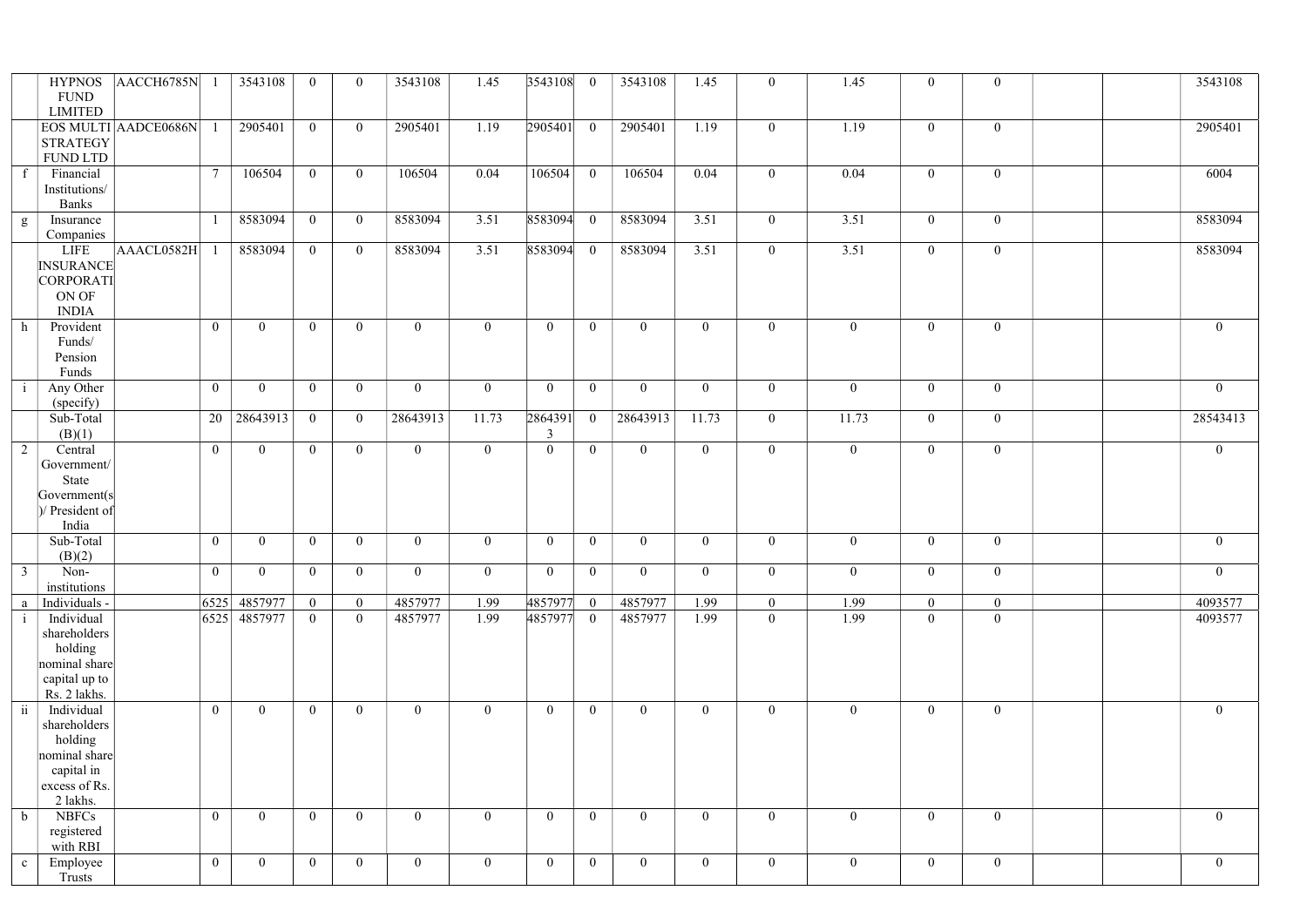| d<br>Overseas                       |                             | $\overline{0}$  | $\theta$      | $\overline{0}$ | 0              | $\overline{0}$ | $\mathbf{0}$   | $\mathbf{0}$              | $\overline{0}$ | $\overline{0}$ | $\overline{0}$ | $\mathbf{0}$     | $\overline{0}$ | $\overline{0}$ | $\mathbf{0}$   | $\overline{0}$ |
|-------------------------------------|-----------------------------|-----------------|---------------|----------------|----------------|----------------|----------------|---------------------------|----------------|----------------|----------------|------------------|----------------|----------------|----------------|----------------|
| Depositories                        |                             |                 |               |                |                |                |                |                           |                |                |                |                  |                |                |                |                |
| (holding DRs)                       |                             |                 |               |                |                |                |                |                           |                |                |                |                  |                |                |                |                |
| (balancing                          |                             |                 |               |                |                |                |                |                           |                |                |                |                  |                |                |                |                |
| figure)                             |                             |                 | 410 52255110  | $\overline{0}$ | $\overline{0}$ |                |                |                           |                |                | 21.39          | $\overline{0}$   |                | $\overline{0}$ | $\overline{0}$ | 52127610       |
| Any Other<br>${\bf e}$<br>(specify) |                             |                 |               |                |                | 52255110       | 21.39          | 5225511<br>$\overline{0}$ | $\overline{0}$ | 52255110       |                |                  | 21.39          |                |                |                |
| <b>Bodies</b>                       |                             | 88              | 27608529      | $\overline{0}$ | $\overline{0}$ | 27608529       | 11.3           | 2760852                   |                | 27608529       | 11.3           | $\mathbf{0}$     | 11.3           | $\overline{0}$ | $\overline{0}$ | 27538029       |
| Corporate                           |                             |                 |               |                |                |                |                | $\mathbf Q$               |                |                |                |                  |                |                |                |                |
| <b>KASTURI</b>                      | AADCK7022Q                  |                 | 9919273       | $\overline{0}$ | $\overline{0}$ | 9919273        | 4.06           | 9919273                   | $\overline{0}$ | 9919273        | 4.06           | $\overline{0}$   | 4.06           | $\overline{0}$ | $\overline{0}$ | 9919273        |
| <b>VINTRADE</b>                     |                             |                 |               |                |                |                |                |                           |                |                |                |                  |                |                |                |                |
| <b>PRIVATE</b>                      |                             |                 |               |                |                |                |                |                           |                |                |                |                  |                |                |                |                |
| <b>LIMITED</b>                      |                             |                 |               |                |                |                |                |                           |                |                |                |                  |                |                |                |                |
|                                     | TIRUPATI AAACT3169Q         |                 | 7695000       | $\overline{0}$ | $\overline{0}$ | 7695000        | 3.15           | 7695000                   | $\theta$       | 7695000        | 3.15           | $\overline{0}$   | 3.15           | $\overline{0}$ | $\overline{0}$ | 7695000        |
| <b>AGENCIES</b>                     |                             |                 |               |                |                |                |                |                           |                |                |                |                  |                |                |                |                |
| <b>PRIVATE</b>                      |                             |                 |               |                |                |                |                |                           |                |                |                |                  |                |                |                |                |
| <b>LIMITED</b>                      |                             |                 |               |                |                |                |                |                           |                |                |                |                  |                |                |                |                |
|                                     | NEEDFUL AADCN5282H          |                 | 4099000       | $\overline{0}$ | $\overline{0}$ | 4099000        | 1.68           | 4099000                   | $\overline{0}$ | 4099000        | 1.68           | $\overline{0}$   | 1.68           | $\overline{0}$ | $\overline{0}$ | 4099000        |
| <b>DEALCOM</b>                      |                             |                 |               |                |                |                |                |                           |                |                |                |                  |                |                |                |                |
| <b>M PRIVATE</b><br><b>LIMITED</b>  |                             |                 |               |                |                |                |                |                           |                |                |                |                  |                |                |                |                |
|                                     | SURYAKAN AANCS1976K         |                 | 3490075       | $\overline{0}$ | $\overline{0}$ | 3490075        | 1.43           | 3490075                   | $\theta$       | 3490075        | 1.43           | $\overline{0}$   | 1.43           | $\overline{0}$ | $\overline{0}$ | 3490075        |
| <b>CHAN</b>                         |                             |                 |               |                |                |                |                |                           |                |                |                |                  |                |                |                |                |
| <b>VINIMAY</b>                      |                             |                 |               |                |                |                |                |                           |                |                |                |                  |                |                |                |                |
| <b>PRIVATE</b>                      |                             |                 |               |                |                |                |                |                           |                |                |                |                  |                |                |                |                |
| <b>LIMITED</b>                      |                             |                 |               |                |                |                |                |                           |                |                |                |                  |                |                |                |                |
| Clearing                            |                             | 54              | 107446        | $\overline{0}$ | $\overline{0}$ | 107446         | 0.04           | 107446                    | $\overline{0}$ | 107446         | 0.04           | $\mathbf{0}$     | 0.04           | $\overline{0}$ | $\overline{0}$ | 107446         |
| Members                             |                             |                 |               |                |                |                |                |                           |                |                |                |                  |                |                |                |                |
| <b>HUF</b>                          |                             | 159             | 236587        | $\overline{0}$ | $\overline{0}$ | 236587         | 0.1            | 236587                    | $\bf{0}$       | 236587         | 0.1            | $\mathbf{0}$     | 0.1            | $\overline{0}$ | $\overline{0}$ | 236587         |
| <b>IEPF</b>                         |                             |                 | 603463        | $\overline{0}$ |                | 603463         | 0.25           | 603463                    |                | 603463         | 0.25           | $\theta$         | 0.25           | $\overline{0}$ | $\mathbf{0}$   | 603463         |
| <b>LLP</b>                          |                             | $5\overline{)}$ | 443407        | $\overline{0}$ | ∩              | 443407         | 0.18           | 443407                    |                | 443407         | 0.18           | $\theta$         | 0.18           | $\theta$       | $\overline{0}$ | 443407         |
| Non-Resident                        |                             | 98              | 121478        | $\overline{0}$ | 0              | 121478         | 0.05           | 121478                    |                | 121478         | 0.05           | $\theta$         | 0.05           | $\overline{0}$ | $\overline{0}$ | 121478         |
| Indian (NRI)                        |                             |                 |               |                |                |                |                |                           |                |                |                |                  |                |                |                |                |
| Overseas                            |                             | $\mathbf{1}$    | 23077000      | $\overline{0}$ | $\overline{0}$ | 23077000       | 9.45           | 2307700                   | $\overline{0}$ | 23077000       | 9.45           | $\overline{0}$   | 9.45           | $\overline{0}$ | $\overline{0}$ | 23077000       |
| Corporate                           |                             |                 |               |                |                |                |                | $\overline{0}$            |                |                |                |                  |                |                |                |                |
| Bodies                              | $2I$ CAPITAL $ AAACZ2718B $ |                 | 23077000      | $\overline{0}$ | $\overline{0}$ | 23077000       | 9.45           | 2307700                   | $\theta$       | 23077000       | 9.45           | $\boldsymbol{0}$ | 9.45           | $\overline{0}$ | $\overline{0}$ | 23077000       |
| PCC                                 |                             |                 |               |                |                |                |                | $\mathbf{0}$              |                |                |                |                  |                |                |                |                |
| <b>Trusts</b>                       |                             | $\overline{3}$  | 1900          | $\overline{0}$ | $\overline{0}$ | 1900           | $\overline{0}$ | 1900                      | $\overline{0}$ | 1900           | $\overline{0}$ | $\overline{0}$   | $\overline{0}$ | $\overline{0}$ | $\overline{0}$ | 200            |
| Unclaimed or                        |                             | $\mathbf{1}$    | 55300         | $\overline{0}$ | $\overline{0}$ | 55300          | 0.02           | 55300                     | $\overline{0}$ | 55300          | 0.02           | $\boldsymbol{0}$ | 0.02           | $\overline{0}$ | $\overline{0}$ | $\overline{0}$ |
| Suspense or                         |                             |                 |               |                |                |                |                |                           |                |                |                |                  |                |                |                |                |
| Escrow                              |                             |                 |               |                |                |                |                |                           |                |                |                |                  |                |                |                |                |
| Account                             |                             |                 |               |                |                |                |                |                           |                |                |                |                  |                |                |                |                |
| Sub-Total                           |                             |                 | 6935 57113087 | $\overline{0}$ | $\overline{0}$ | 57113087       | 23.38          | $\overline{5711308}$      |                | 57113087       | 23.38          | $\mathbf{0}$     | 23.38          | $\overline{0}$ | $\overline{0}$ | 56221187       |
| (B)(3)                              |                             |                 |               |                |                |                |                |                           |                |                |                |                  |                |                |                |                |
| <b>Total Public</b>                 |                             |                 | 6955 85757000 | $\overline{0}$ | $\overline{0}$ | 85757000       | 35.11          | 8575700                   | $\overline{0}$ | 85757000       | 35.11          | $\overline{0}$   | 35.11          | $\overline{0}$ | $\overline{0}$ | 84764600       |
| Shareholding                        |                             |                 |               |                |                |                |                | $\overline{0}$            |                |                |                |                  |                |                |                |                |
| $(B)=$                              |                             |                 |               |                |                |                |                |                           |                |                |                |                  |                |                |                |                |
| $(B)(1)+(B)(2)$                     |                             |                 |               |                |                |                |                |                           |                |                |                |                  |                |                |                |                |
| $+(B)(3)$                           |                             |                 |               |                |                |                |                |                           |                |                |                |                  |                |                |                |                |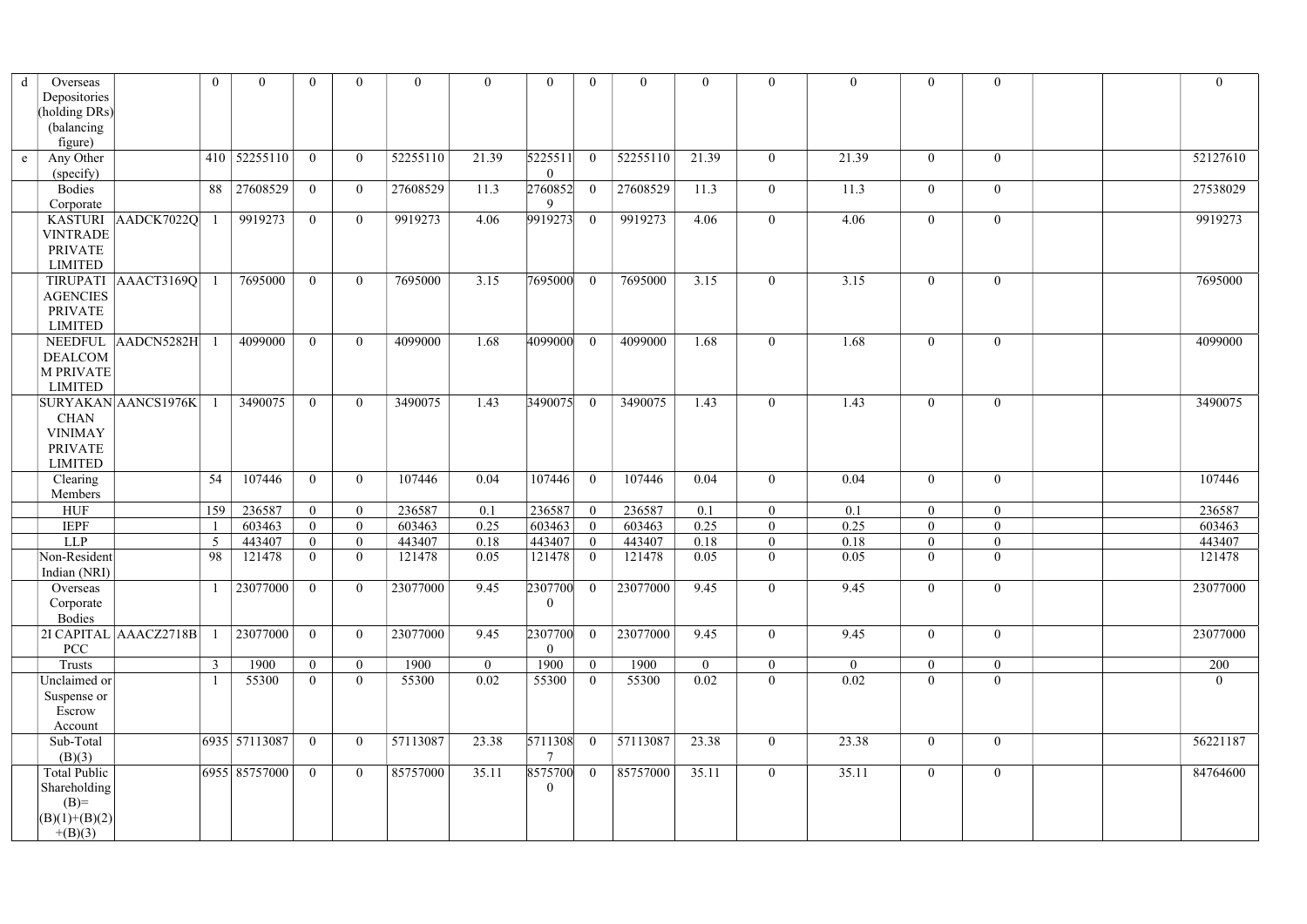| <b>Category &amp; Name</b><br>of the<br>(II)<br><b>Shareholders</b><br>$\omega$ |                                                                                                                   | PAN | No. of<br>shareh<br>older<br>(III) | No. of<br>fully<br>paid<br>иp<br>equity<br>share | <b>Partly</b><br>paid-up<br>equity<br>shares<br>held<br>$\mathcal{U}$ | Nos. of<br>shares<br>underlying<br><b>Depository</b><br>Receipts<br>(VI) | Total no.<br>shares<br>held<br>$\frac{\text{(VII =}\n}{\text{IV+V+VI}}$ | <b>Sharehol</b><br>ding %<br>calculate<br>d as per<br>SCRR,<br>1957 |                |                            | (X)              | <b>Number of Voting Rights held in</b><br>each class of securities | No. of<br><b>Shares</b><br><b>Underlying</b><br><b>Outstanding</b><br>convertible<br>securities | <b>Total</b><br>shareholdin<br>$g$ , as a $%$<br>assuming<br>full<br>conversion |              | <b>Number of</b><br>Locked in<br>shares<br>(XII) |                        | <b>Number of</b><br><b>Shares</b><br>pledged or<br>otherwise<br>encumbered<br>(XIII) | <b>Number of</b><br>equity<br>shares held<br>in<br>dematerializ<br>ed form |  |
|---------------------------------------------------------------------------------|-------------------------------------------------------------------------------------------------------------------|-----|------------------------------------|--------------------------------------------------|-----------------------------------------------------------------------|--------------------------------------------------------------------------|-------------------------------------------------------------------------|---------------------------------------------------------------------|----------------|----------------------------|------------------|--------------------------------------------------------------------|-------------------------------------------------------------------------------------------------|---------------------------------------------------------------------------------|--------------|--------------------------------------------------|------------------------|--------------------------------------------------------------------------------------|----------------------------------------------------------------------------|--|
|                                                                                 |                                                                                                                   |     |                                    | s held<br>(IV)                                   |                                                                       |                                                                          |                                                                         | As a % of<br>(A+B+C2)<br>(VIII)                                     |                | <b>No of Voting Rights</b> |                  | <b>Total as</b><br>a % of<br><b>Total</b>                          | (including<br><b>Warrants)</b><br>(X)                                                           | of<br>convertible<br>securities (<br>as a                                       | No.          | As a<br>$%$ of<br>total                          | No.<br>(No             | As a<br>% of<br>total                                                                | (XIV)<br>(Not<br>Applicable)                                               |  |
|                                                                                 |                                                                                                                   |     |                                    |                                                  |                                                                       |                                                                          |                                                                         |                                                                     | Class<br>X     | Class                      | <b>Tot</b><br>al | <b>Voting</b><br>rights                                            |                                                                                                 | percentage<br>of diluted<br>share<br>capital)<br>(XI)                           |              | Shar<br>es<br>held                               | аp<br>pli<br>ca<br>ble | share<br>s held<br>(Not<br>applic<br>able)                                           |                                                                            |  |
|                                                                                 | Custodian/DR<br>Holder                                                                                            |     | $\boldsymbol{0}$                   | $\overline{0}$                                   | $\mathbf{0}$                                                          | $\overline{0}$                                                           | $\overline{0}$                                                          |                                                                     | $\overline{0}$ | $\theta$                   | $\mathbf{0}$     | $\boldsymbol{0}$                                                   | $\boldsymbol{0}$                                                                                |                                                                                 | $\mathbf{0}$ | $\overline{0}$                                   |                        |                                                                                      | $\boldsymbol{0}$                                                           |  |
| 2                                                                               | Employee<br><b>Benefit Trust</b><br>(under SEBI<br>(Share based)<br>Employee<br>Benefit)<br>Regulations,<br>2014) |     | $\boldsymbol{0}$                   | $\overline{0}$                                   | $\mathbf{0}$                                                          | $\overline{0}$                                                           | $\overline{0}$                                                          | $\overline{0}$                                                      | $\overline{0}$ | $\overline{0}$             | $\overline{0}$   | $\boldsymbol{0}$                                                   | $\boldsymbol{0}$                                                                                | $\mathbf{0}$                                                                    | $\mathbf{0}$ | $\mathbf{0}$                                     |                        |                                                                                      | $\mathbf{0}$                                                               |  |
|                                                                                 | Total Non-<br>Promoter-<br>Non Public<br>Shareholding<br>$(C)=$<br>$ C(1)+(C)(2) $                                |     | $\overline{0}$                     | 0                                                | $\overline{0}$                                                        | $\overline{0}$                                                           | $\Omega$                                                                |                                                                     | $\theta$       | $\theta$                   | $\overline{0}$   | $\overline{0}$                                                     | $\theta$                                                                                        |                                                                                 | $\mathbf{0}$ | $\theta$                                         |                        |                                                                                      | $\theta$                                                                   |  |

### Table IV - Statement showing shareholding pattern of the Non Promoter- Non Public shareholder